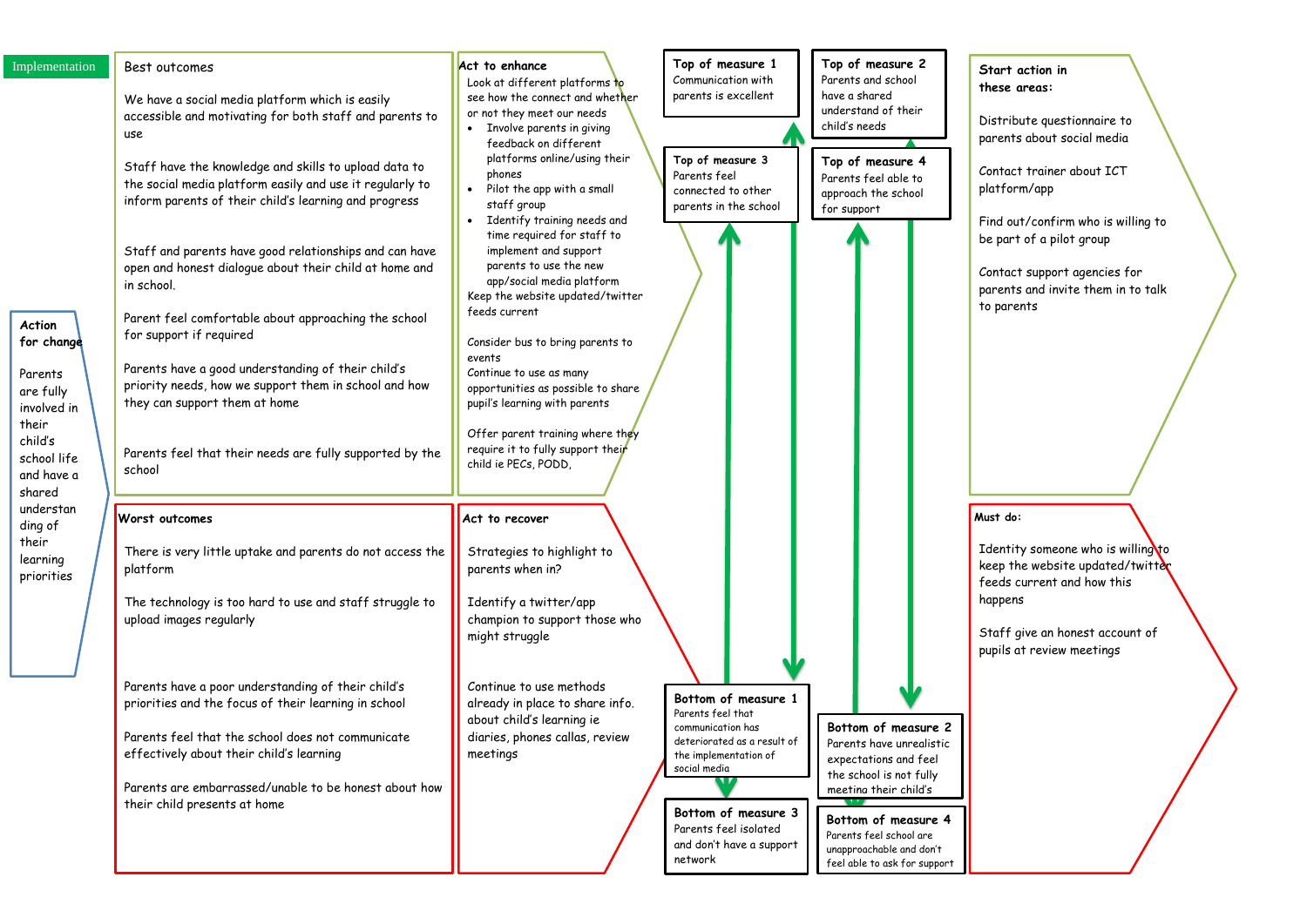lear corridors of physical clutt<mark>e</mark>r and visual clutter

nvolve Educational Psychologists in initial LCFE audit and training

urchase storage for classes

Timetable break out spaces/ layrooms to allow children uieter spaces

| Implementation<br><b>Action</b><br>for change<br>Modify our<br>environment<br>and<br>approaches<br>to better<br>meet the<br>needs of<br>pupils with<br>ASD | Best outcomes<br>Every child has a way to communicate<br>Every child copes well with transitions and can<br>move from activity or different area successfully<br>All staff use appropriate strategies to meet<br>every child's individual needs<br>Staff are willing to take risks. They give time<br>and aren't fearful of making mistakes. Children<br>are happy staff are calm and happy<br>Children are able to engage in a variety of<br>activities without stress or anxiety<br>Children feel motivated and relaxed enough to<br>try lots of different activities<br>Children feel comfortable and safe in their<br>surroundings | Act to enhance<br>Staff have a shared<br>understanding of:<br>• star charts<br>autism spectrum disorder<br>the impact the<br>environment can have on<br>children with ASD<br>Expected outcomes for children's<br>earning/use of strategy/sharing<br><b>information</b><br>There is minimal visual clutter in<br>classes/play rooms<br>Staff model communication<br>strategies to children<br>We make use of the AAC<br>available<br>We give children time to use the<br>AAC<br>Staff have an understanding of<br>All Behaviour is Communication' | Top of measure 1<br>Clutter free<br>environment<br>Top of measure 3<br>All staff are aware of<br>strategies to use with<br>individuals | Top of measure 2<br>Children are meeting<br>targets and staff<br>recognise progress<br>Top of measure 4<br>Parents are able to<br>support their children<br>at hom's | $\mathsf{s}$<br>tł<br>$\mathcal{C}$<br>αı<br>$\mathsf{S}$<br>Ιı<br>m<br>W<br>P <sub>6</sub><br>$\mathsf T$<br>$\mathsf{t}$<br>P <sub>0</sub> |
|------------------------------------------------------------------------------------------------------------------------------------------------------------|----------------------------------------------------------------------------------------------------------------------------------------------------------------------------------------------------------------------------------------------------------------------------------------------------------------------------------------------------------------------------------------------------------------------------------------------------------------------------------------------------------------------------------------------------------------------------------------------------------------------------------------|--------------------------------------------------------------------------------------------------------------------------------------------------------------------------------------------------------------------------------------------------------------------------------------------------------------------------------------------------------------------------------------------------------------------------------------------------------------------------------------------------------------------------------------------------|----------------------------------------------------------------------------------------------------------------------------------------|----------------------------------------------------------------------------------------------------------------------------------------------------------------------|----------------------------------------------------------------------------------------------------------------------------------------------|
|                                                                                                                                                            | <b>Worst outcomes</b><br>Children are extremely distressed and exhibit<br>challenging behaviours such as selfharming<br>There are higher rates of stress amongst staff<br>$\bullet$<br>And absenteeism increases<br>Staff don't take on board training or and field to<br>make changes to practice<br>Children are disengaged                                                                                                                                                                                                                                                                                                          | Act to recover<br>More social events to<br>bring staff closer<br>together<br>Mindfulness/yoga for<br>staff<br>Ensure there is a shared<br>vision<br>Highly structured day<br>including opportunities to<br>relax/de-stress with<br>favourite activity/object                                                                                                                                                                                                                                                                                     | Bottom of measure 1<br>Increased no.s of<br>distressed behaviour/<br>incidents<br>Bottom of measure 3<br>Strategies are<br>ineffective | Bottom of measure 2<br>Pupils are not making<br>progress/meeting<br>targets<br>Bottom of measure 4<br>Parents struggle with<br>challenging behaviour                 | Mu<br>Ιı<br>in<br>P <sub>0</sub><br>Τ<br>pl<br>q                                                                                             |

**Start action in these areas:**

Staff training

Implement base meetings/Meeting time-what do we do with kids?

eer observations

ime to discuss class specific argets

urchase storage for classes

**Must do:**